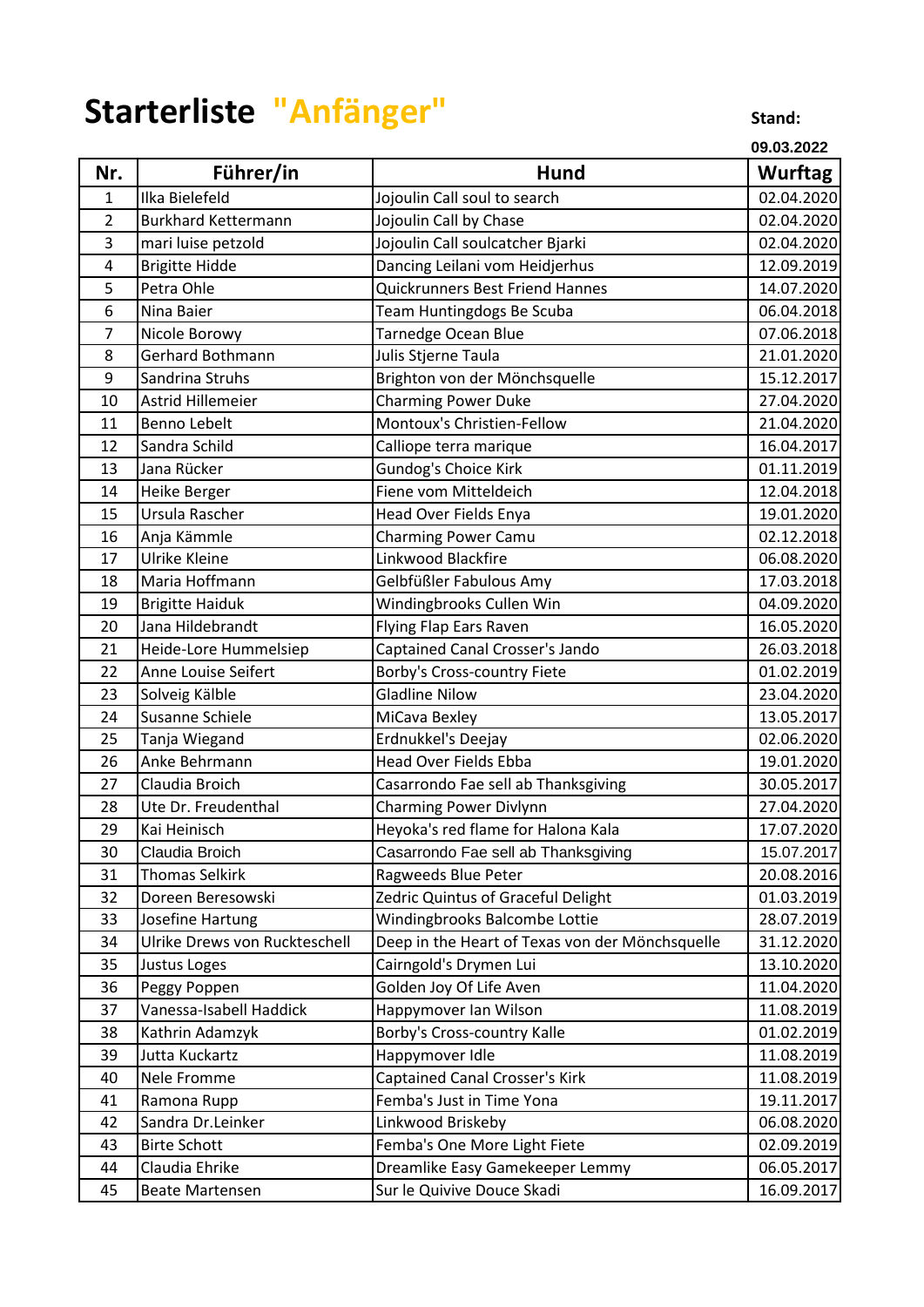| 46 | Christel Meßthaler | Bolle vom Rappenhansl              | 21.05.2019 |
|----|--------------------|------------------------------------|------------|
| 47 | Tanja Huth         | Schröder von coffeemilk&sugar      | 28.04.2018 |
| 48 | Pia Herforth       | Chili von der Mönchsquelle         | 08.02.2020 |
| 49 | Maria Marx         | Baltic Lab Bia                     | 06.05.2019 |
| 50 | Marion Bellgardt   | Tapio Quintus von coffeemilk&sugar | 18.12.2018 |

\*Rasseabkürzungen:

Golden (G), Labrador (L), Flat Coated (F), Cheasapeake Bay (B), Nova Scotia Duck Tolling (T), Curly Coated '( Water Spaniel (WS), Cocker Spaniel (CS)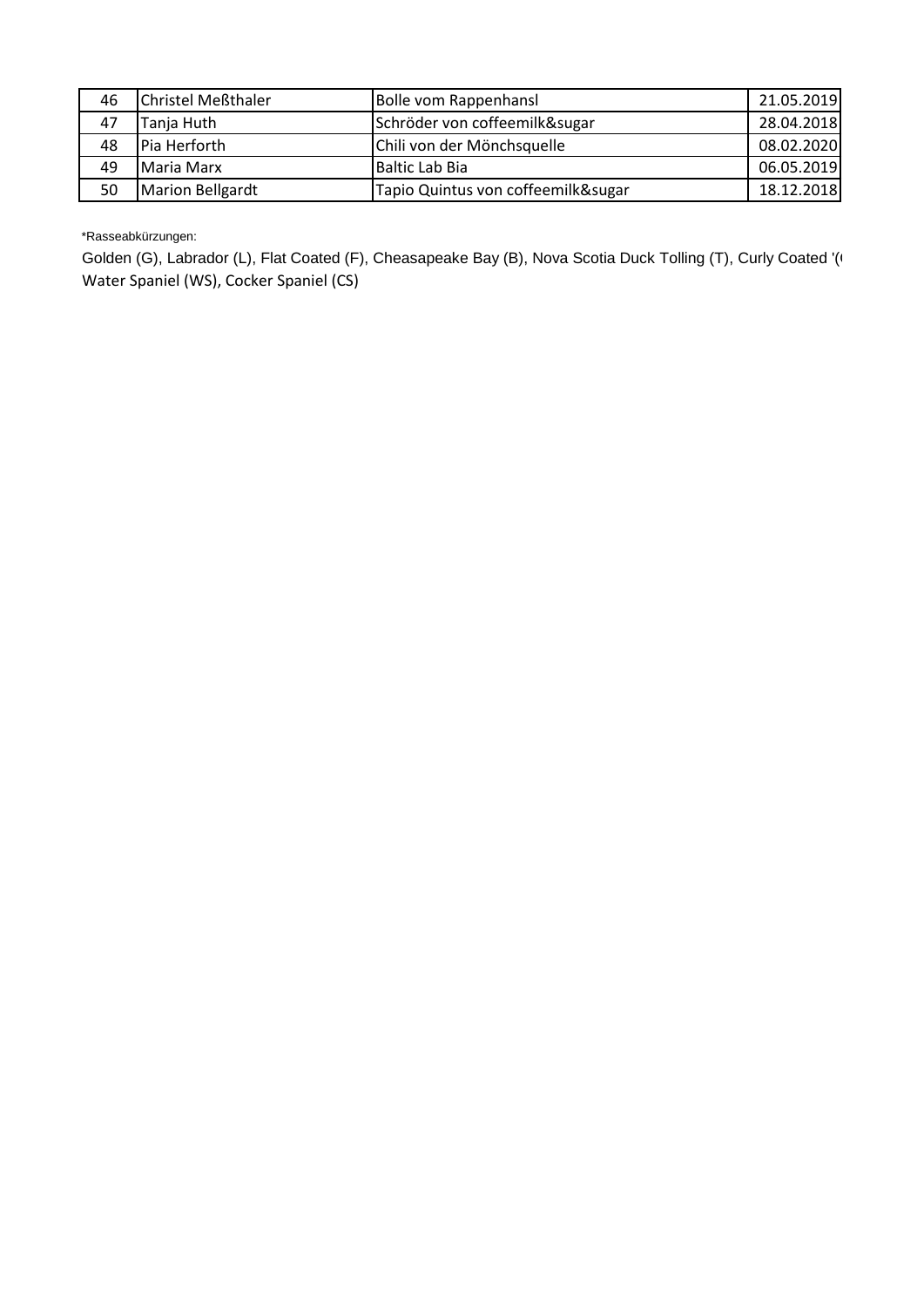| Rasse                   |
|-------------------------|
| G                       |
| $\overline{G}$          |
| $\overline{G}$          |
| $\overline{\mathsf{L}}$ |
| $\overline{L}$          |
| Ĺ                       |
| ֡׆֧֦֧֢֦                 |
| $\overline{G}$          |
| ׇ֡֓׆֧֦֧֦֧֦֧֦֜           |
| ī                       |
| G                       |
|                         |
| $rac{F}{L}$             |
|                         |
| $\frac{L}{L}$           |
| Ĺ                       |
| Ĺ                       |
| Ĺ                       |
| $\overline{G}$          |
| $\overline{L}$          |
| $\overline{L}$          |
| $\overline{L}$          |
| Ĺ                       |
| $\overline{F}$          |
| ĺ                       |
| Ļ                       |
| $\overline{\mathsf{N}}$ |
| Ļ                       |
| $\frac{N}{2}$           |
| .<br>ד                  |
| l                       |
| Ġ                       |
| $\mathcal{C}$<br>ì      |
| $\overline{1}$          |
| $\overline{6}$<br>ì     |
| $\overline{G}$          |
| j<br>¢                  |
| L                       |
| G                       |
| $\overline{1}$          |
| I                       |
| ı                       |
| ı                       |
| C<br>J                  |
| Ć                       |
|                         |